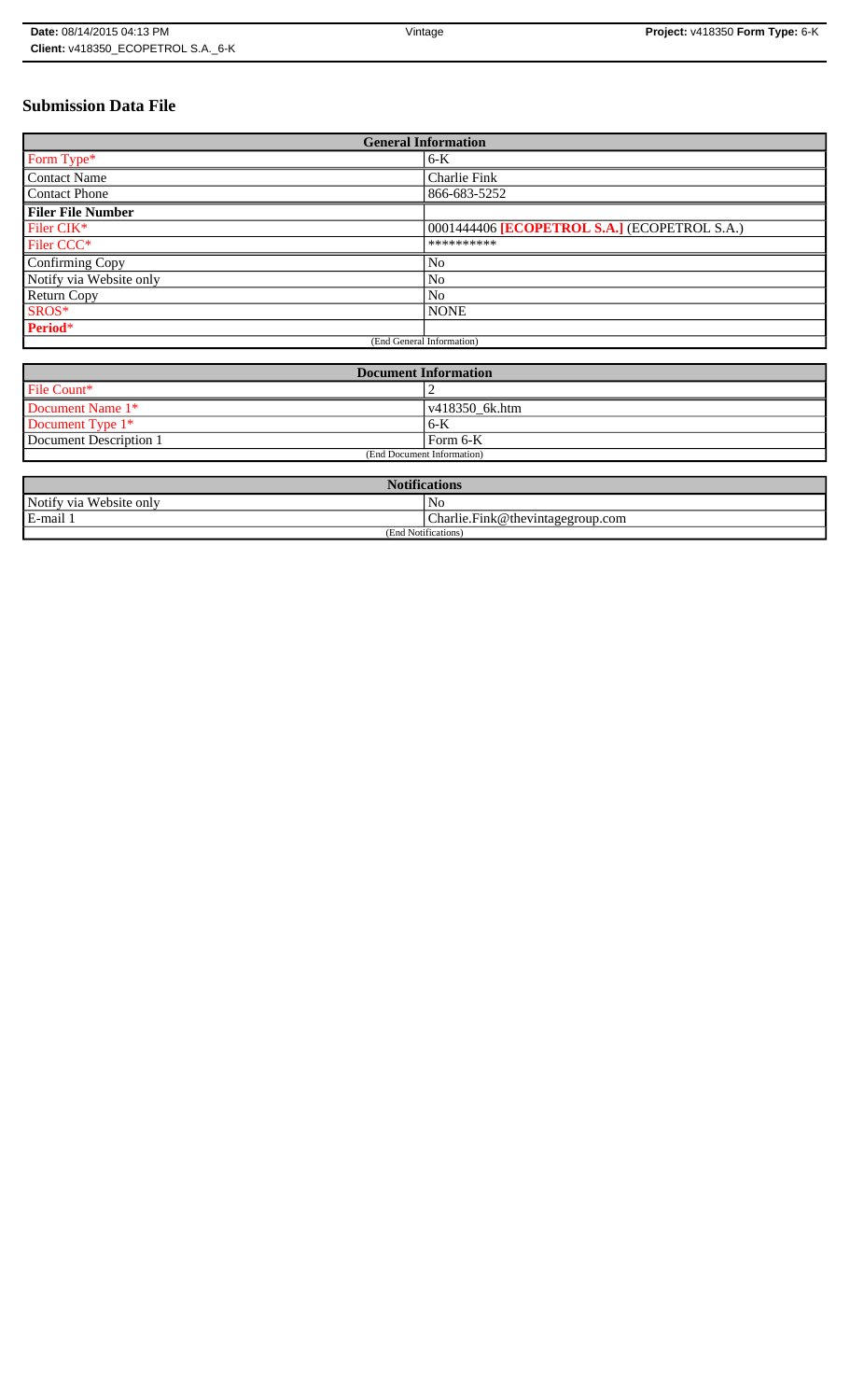#### **UNITED STATES SECURITIES AND EXCHANGE COMMISSION Washington, D.C. 20549**

### **FORM 6-K**

#### **REPORT OF FOREIGN PRIVATE ISSUER PURSUANT TO RULE 13a-16 OR 15d-16 UNDER THE SECURITIES EXCHANGE ACT OF 1934**

For the month of August, 2015 Commission File Number 001-34175

ECOPETROL S.A.

(Exact name of registrant as specified in its charter)

N.A.

(Translation of registrant's name into English)

COLOMBIA

(Jurisdiction of incorporation or organization)

Carrera 13 No. 36 – 24 BOGOTA D.C. – COLOMBIA

(Address of principal executive offices)

Indicate by check mark whether the registrant files or will file annual reports under cover of Form 20-F or Form 40-F.

Form 20-F  $\boxtimes$  Form 40-F  $\Box$ 

Indicate by check mark if the registrant is submitting the Form 6-K in paper as permitted by Regulation S-T Rule 101(b)(1)

Yes $\square$  No  $\square$ 

Indicate by check mark if the registrant is submitting the Form 6-K in paper as permitted by Regulation S-T Rule 101(b)(7)

 $\mathbf{Yes} \ \square \ \mathbf{No} \ \boxtimes$ 

Indicate by check mark whether the registrant by furnishing the information contained in this form is also thereby furnishing the information to the Commission pursuant to Rule 12g3-2(b) under the Securities Exchange Act of 1934.

### $Yes \Box No \boxtimes$

If "Yes" is marked, indicate below the file number assigned to the registrant in connection with Rule 12g3-2(b): 82-  $N/A$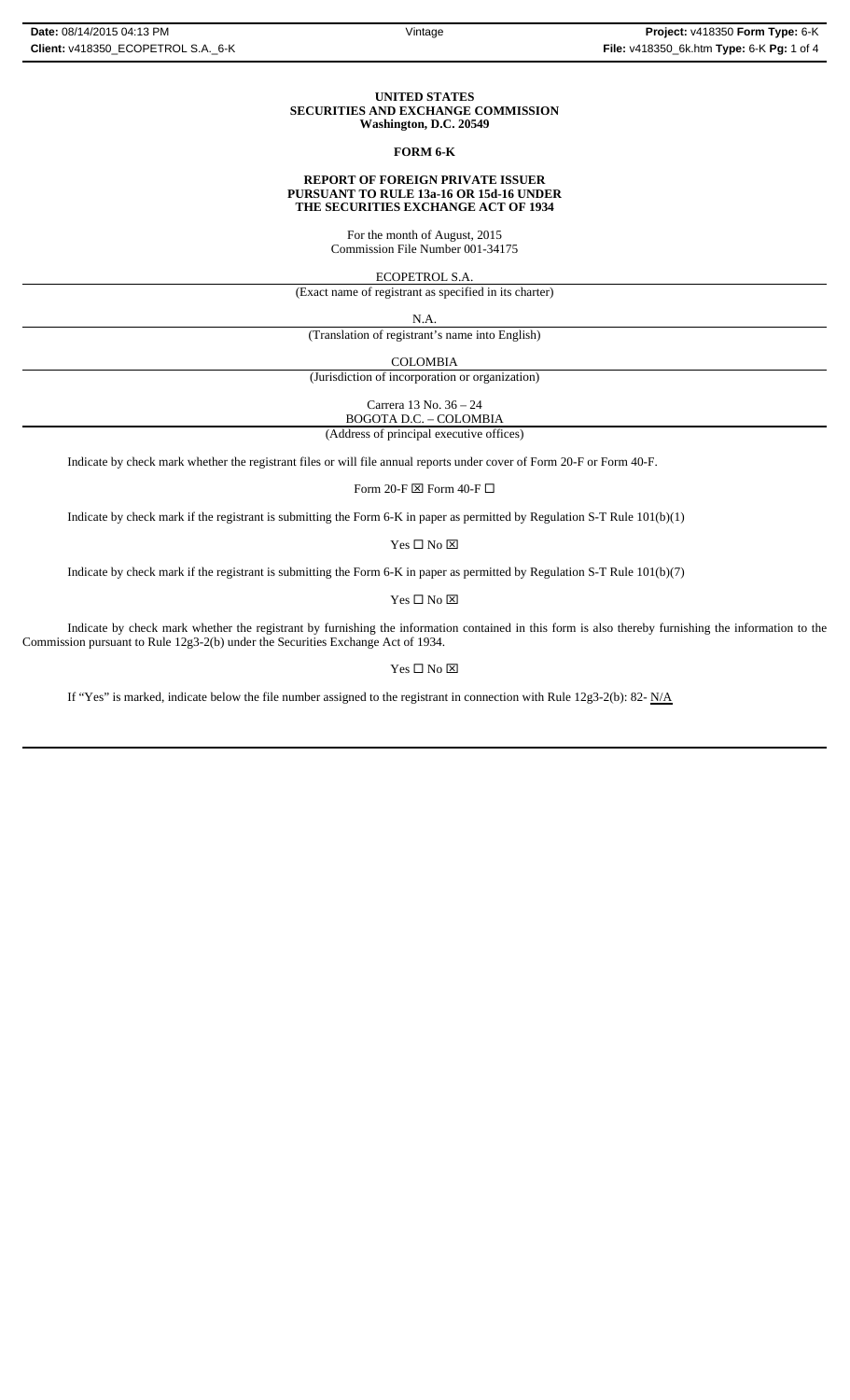

## **MATERIAL INFORMATION**

### **Ecopetrol´s Extraordinary Shareholders' Meeting**

Due to the resignation of Mr. Gonzalo Restrepo López and the election of his replacement, the Chief Executive Officer of Ecopetrol S.A. (BVC: ECOPETROL; NYSE: EC; TSX: ECP) hereby calls on Shareholders to attend the extraordinary shareholders' meeting to be held on Friday, September 4th, 2015, starting at 7:30 a.m. at Ecopetrol´s auditorium located in Cra.13 No. 36 – 24, Bogotá, Colombia.

The agenda of the meeting will be:

- 1. Safety guidelines
- 2. Quorum verification
- 3. Opening by the Chief Executive Officer of Ecopetrol S.A.
- 4. Approval of the agenda
- 5. Appointment of the President for the meeting
- 6. Appointment of the Commission in charge of scrutinizing elections and polling
- 7. Appointment of the Commission in charge of reviewing and approving the minutes of the meeting
- 8. Election of the Board of Directors (originated in the vacant position due to the resignation of Mr. Gonzalo Restrepo Lopez as director of the Board)

The résumés of the current directors and the candidate nominated by the majority shareholder to fill the vacant position are available on Ecopetrol´s Web site.

Shareholders that are not able to attend the Shareholders´ Meeting may be represented through a proxy, granted in writing, pursuant to the requirements provided for under Colombian Corporate Law. In order to facilitate the fulfillment of these requirements, shareholders are allowed to download from the website, various proxy models that have been designed for each relevant case.

Except for the cases of legal representation, officers and employees of Ecopetrol S.A. shall not be entitled to represent shares other than their own, while in exercise of their posts, nor shall be allowed to substitute the powers of attorney conferred upon them.

In all events, shareholders´ representation shall be subject to the rules set forth under Colombian Corporate Law and Securities Regulations, concerning illegal, unauthorized and unsafe practices by the issuers of securities.

JUAN CARLOS ECHEVERRY GARZON Chief Executive Officer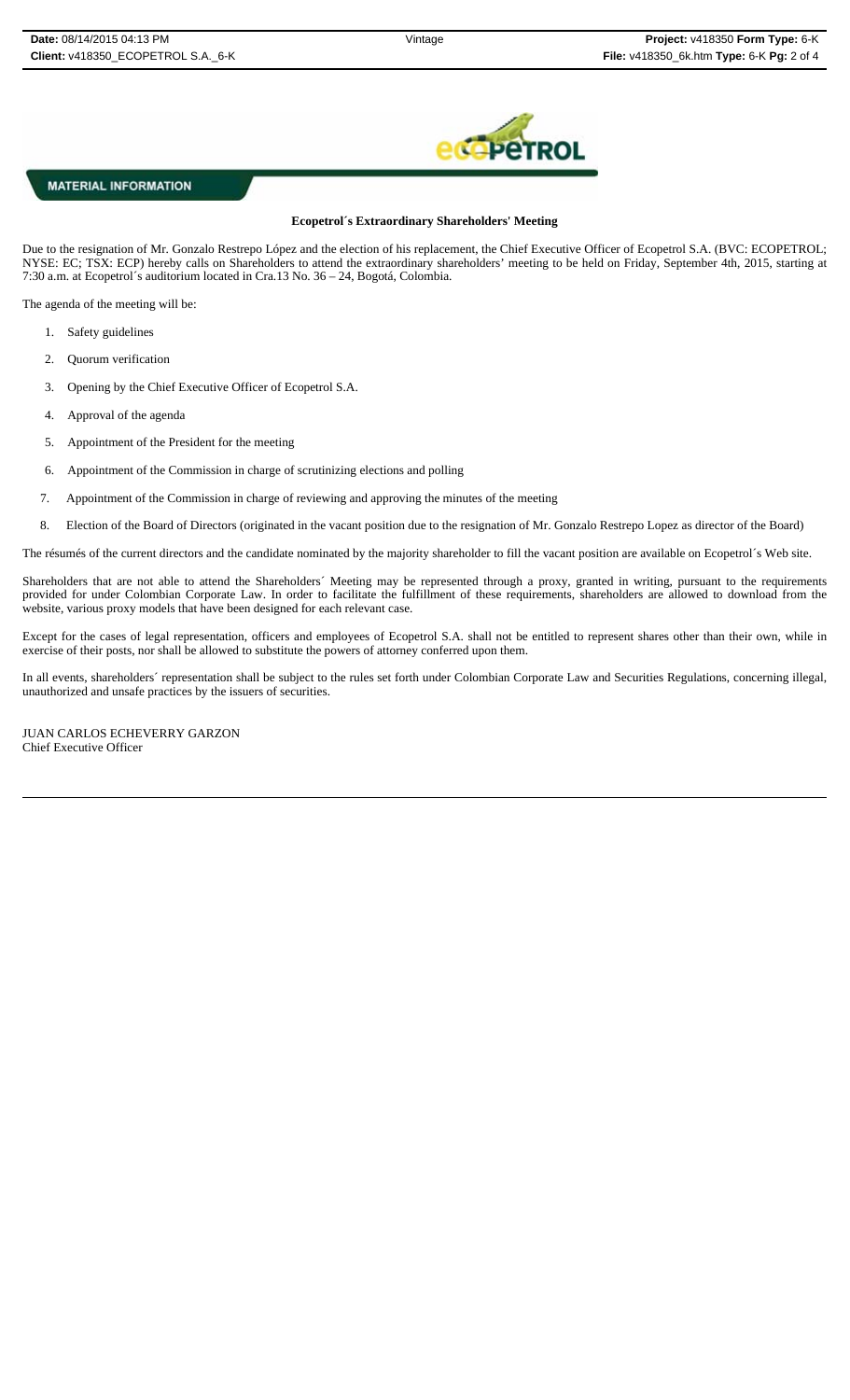**MATERIAL INFORMATION** 

RECOMMENDATIONS:

- Have your identity document at hand, and if you are representing other shares, the respective proxy.
- The doors of the auditorium and the registration spots will be opened from 7:00 a.m. onwards.
- Entry of accompanying persons will be allowed only for physically handicapped Shareholders, elder adults and under aged individuals.
- No kits (presents) or food will be provided to the attendees.

### **Bogota, August 14, 2015**

---------------------------------------

*Ecopetrol is the largest company in Colombia and is an integrated oil and gas company; it is among the top 40 oil companies in the world and among the top four oil companies in Latin America. Besides Colombia – where it generates over 60% of the national production – it has exploration and production activities in Brazil, Peru, and the US (Gulf of Mexico). Ecopetrol owns the largest refinery in Colombia, most of the pipeline and multi-product pipeline network in the country, and is significantly increasing its participation in bio-fuels.* 

*This release contains statements that may be considered forward looking statements within the meaning of Section 27A of the U.S. Securities Act of 1933 and Section 21E of the U.S. Securities Exchange Act of 1934. All forward-looking statements, whether made in this release or in future filings or press releases or orally, address matters that involve risks and uncertainties, including in respect of the Company's prospects for growth and its ongoing access to capital to fund the Company's business plan, among others. Consequently, changes in the following factors, among others, could cause actual results to differ materially from those included in the forward-looking statements: market prices of oil and gas, our exploration and production activities, market conditions, applicable regulations, the exchange rate, Ecopetrol's competitiveness and the performance of Colombia's economy and industry, to mention a few. We do not intend, and do not assume any obligation to update these forward-looking statements.*

#### **For further information, please contact:**

**Head of Corporate Finance and Investor Relations (A)** María Catalina Escobar Phone: (+571) 234 5190 E-mail: investors@ecopetrol.com.co

**Media Relations (Colombia)**  Jorge Mauricio Tellez Phone: + 571-234-4329 e-mail: mauricio.tellez@ecopetrol.com.co